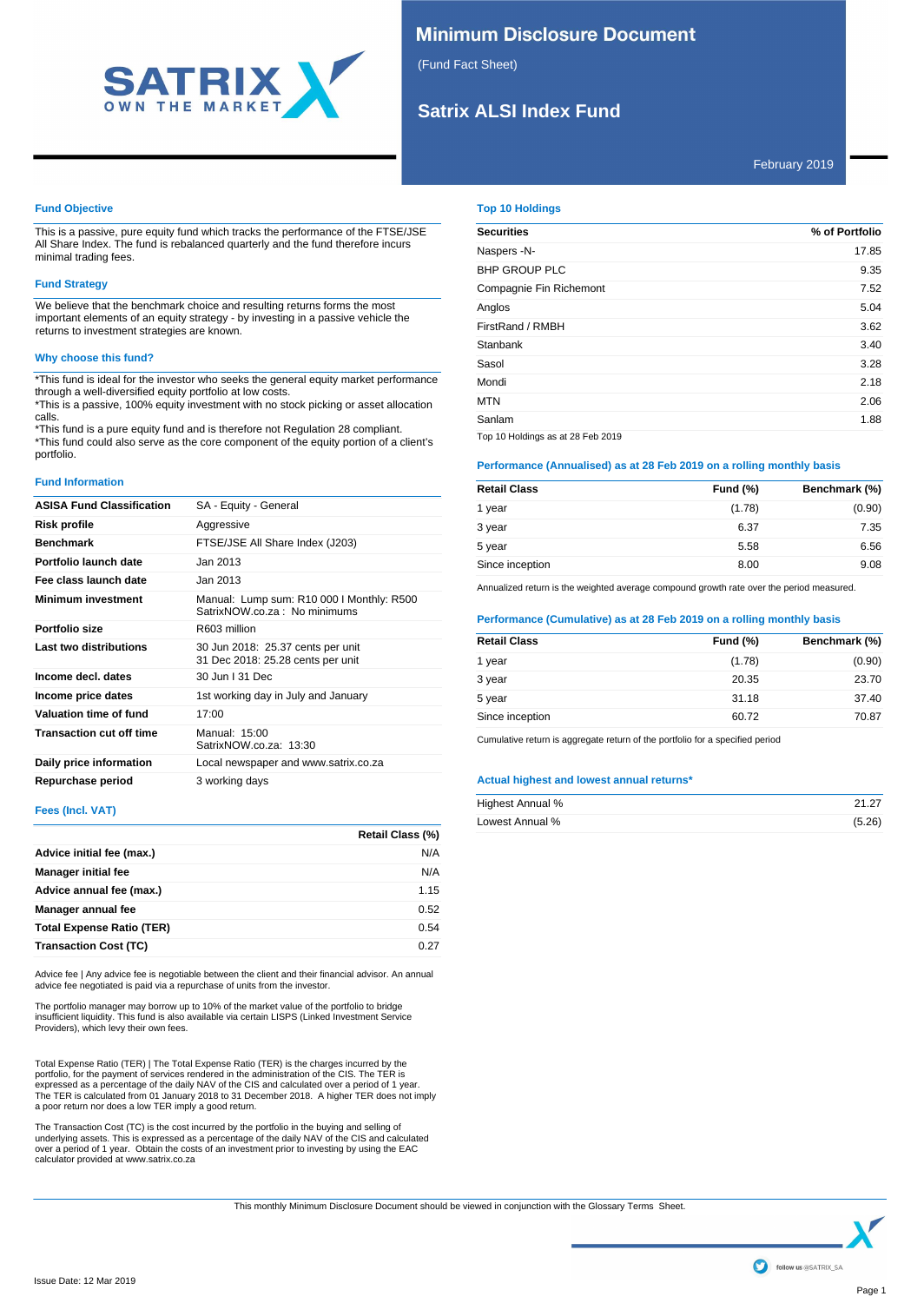

# **Minimum Disclosure Document**

(Fund Fact Sheet)

# **Satrix ALSI Index Fund**

February 2019

# **Asset Allocation**



#### **Portfolio Manager(s) Quarterly Comment - 31 Dec 2018**

**Market review**

In December, the MSCI All Country World Index (ACWI) fell 7.2% in US Dollar, which is the worst December return for global equities on record since 1988. For the year, global equities lost a very disappointing 11.2%, which is the worst year since the 2008 Global Financial Crisis and the sixth worst year on record. Despite underperforming the MSCI ACWI significantly in December, the US was the best performing region in 2018.

This performance was on the back of expectations that global growth is slowing, a tightening monetary policy, swelling fiscal deficits, earnings headwinds and political uncertainty, which are all very legitimate and will probably grow more pronounced over the coming months and quarters. The Chinese PMI disappointed with the Shanghai stock exchange down 19% for the year despite the government attempting to stimulate demand by cutting the bank reserve requirement four times. The Brexit vote, which will take place in January, also created much uncertainty in the UK and the rest of Europe. Emerging Markets (-2.9%), Asia Pacific ex-Japan (- 3%) and Europe (-4.7%) fell less than the global aggregate in December, but finished 2018 as the three worst performing regions.

However, the correction over the course of the last quarter of 2018, in particular the December meltdown, was probably too violent, overstating the immediacy of the aforementioned market risks.

Returning to South Africa, in comparison the local market underperformed emerging markets materially in 2018, opening up the possibility of better performance in 2019, particularly for domestic-focused stocks in the SA market.

The poor returns from equities was on the back of poor business confidence, which remains very weak as demonstrated by the South African Chamber of Commerce and Industry (SACCI) business confidence data. Private sector fixed capital formation has collapsed from 17% of GDP in 2007 to lows of 11% of GDP currently. Political uncertainty also weighed on the JSE as the finance minister's confession at the Zondo commission of enquiry led to his recall by the president ahead of the Medium Term Budget. However, the appointment of former Reserve Bank Governor, Tito Mboweni - our fourth finance minister in three years - calmed the market's nerves.

Following three months of negative total returns, SA Equities rebounded in December, with the FTSE/JSE All Share Index (ALSI) (+4.3%) returning its secondbest monthly performance for 2018.The ALSI's performance was boosted by SA Resources (+12.3%) posting its best monthly performance since July 2017.This was boosted by the Gold Index, which jumped a huge 25.2% in December, as investors looked to gold as a safe haven amid the global turmoil and US government shutdown.

During 2018, SA Equities (ALSI) lost 8.5% against 21% and 2.6% gains during the two previous calendar years. This was SA Equities' worst annual loss since 2008 when the ALSI also lost about 8.5% in Rand terms. Across the JSE sectors, the dispersion of returns was very wide with Resources outperforming in 2018 with a total return of 15.5%. SA Financials shed 8.8% and SA Industrials were the worst performers among SA equities, losing 17.5% over the year.

The FTSE/JSE SA Listed Property Index (SAPY) was the worst performing asset class with a negative total return of 25.3% (2017: +17.2%, 2016: +10.2%). Cash posted a total return of 7.2% in 2018 while SA Bonds were the best performing asset class, with the FTSE/JSE All Bond Index (ALBI) delivering a total return of 7.7% (2017: +10.2%).

#### **Portfolio performance**

Almost 30 of the top 40 JSE stocks are in bear market territory, i.e. down some 20% from the peak. This year has been characterised by a number of JSE-listed companies paying the price for their foreign forays and suffering from a regulatory backlash in a number of sectors such as hospitals, tobacco manufacturing and even gaming. However, in most cases the market has taken a worst-case scenario by severely punishing the valuations of very well-run businesses.

The ALSI also experienced a tough fourth quarter of 2018, down 4.88%, which is behind that of the FTSE/JSE Shareholder Weighted All Share Index (SWIX), which was down 3.98%.

Some of the contributors to the negative difference in return between the two All Share indices could be explained by the relative overweight exposures to especially Richemont and Mondi. Underweight exposures to Banking shares added to the underperformance of the ALSI. Relative underweight positions in the poorly performing British American Tobacco and Sasol negated some of this underperformance. For once Naspers (NPN) did not play a meaningful role in performance as its 5% negative return was in line with that of most of the different market indices.

During the September FTSE/JSE index review, Anheuser-Busch InBev, after being listed on the FTSE/JSE for just more than two years, was was included in the All Share indices with a weight of about 1% while Pioneer Foods was deleted from the indices.

Your portfolio performed in line with its benchmark. The difference in your return relative to its benchmark was mainly due to our optimised model portfolio marginally underperforming the SWIX. Trading costs, as well as market impact due to rebalance trades also influenced performance. Our optimised portfolio holds between 135 and 140 shares out of a possible 160-plus shares at an ex-ante active risk of between 7 and 10 basis points.

### **Conclusion**

If the first week of trading in 2019 is anything to go by, then market participants look set for another volatile year. The week started off positively, buoyed by Trump's tweet of 'big progress' between the US and China on their ongoing trade war. Despite the short-term positive, though, the fact remains that the three major economic issues of the US-China trade war, slowing economic growth and Brexit have yet to be properly resolved and until this is done, a sword of Damocles will remain hanging over global markets.

We have been there before in 2008 when many expected a decade-long bear market for equities. And yet businesses adapt and adjust to tough economic conditions and in this context, we are of the view that patient equity investors will be rewarded with handsome returns over the next three years.

#### **Portfolio Manager(s)**

**The Satrix Investment Team**

#### **Management of Investments**

The management of investments are outsourced to Sanlam Investment Management (Pty) Ltd, FSP 579, an authorised Financial Services Provider under the Financial Advisory and Intermediary Services Act, 2002.

This monthly Minimum Disclosure Document should be viewed in conjunction with the Glossary Terms Sheet.